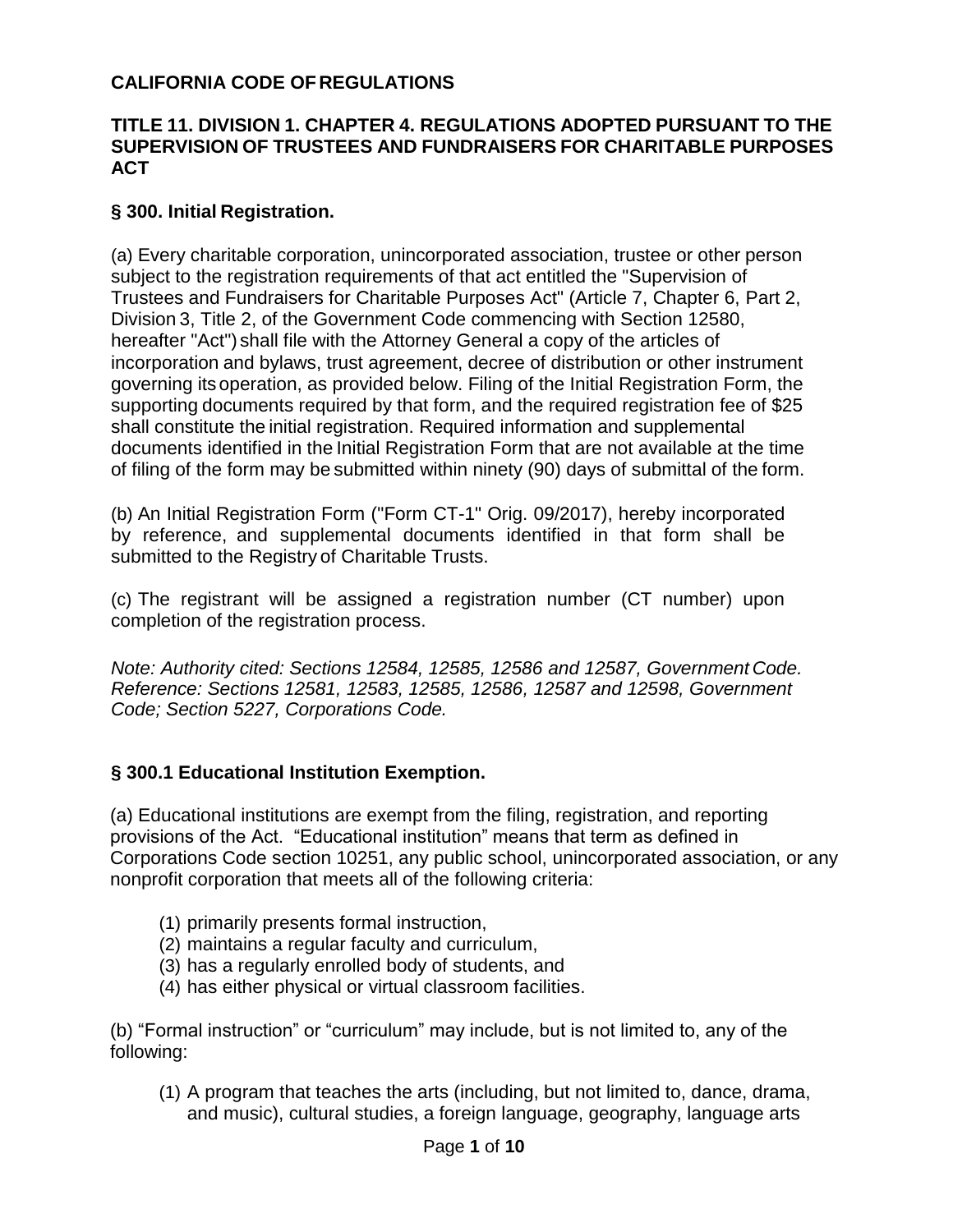(including, but not limited to, the alphabet), math (including, but not limited to, elementary numbers and puzzle solving), practical life and sensorial skills, or science (including, but not limited to, basic science and nature studies).

(c) An entity that primarily provides custodial care for children and not formal instruction is not an educational institution for purposes of this section. Even if such entity has some educational activities, if the primary purpose of the program is not the presentation of formal instruction, it is not an educational institution.

(d) Designation as an "educational institution" or "school" by the Internal Revenue Service (IRS) and/or the Franchise Tax Board (FTB) does not determine whether the organization is exempt from registration and reporting with the Attorney General's Registry of Charitable Trusts.

*Note: Authority cited: Sections 12585 and 12587, Government Code. Reference: Section 12583, Government Code.*

# **§ 300.2 Government Exemption.**

(a) Governments in the United States and their agencies and subdivisions are exempt from the filing, registration, and reporting provisions of the Act. Public benefit corporations may fall under this exemption if they meet all of the following criteria:

- (1) The bylaws or articles show that the public benefit corporation was founded by government, to benefit government and its constituents, and that at dissolution all funds are transferred to the founding government,
- (2) The bylaws or articles demonstrate that government has the right to nominate or appoint members of the board, and
- (3) The founding government has the ability to prevent the loss of charitable assets through inspection rights, the right to conduct audits, or to obtain regular financial reports**.**

*Note: Authority cited: Sections 12585 and 12587, Government Code. Reference: Section 12583, Government Code.* 

## **§ 301. Periodic Written Reports.**

Except as otherwise provided in the Act, every charitable corporation, unincorporated association, trustee, or other person subject to the reporting requirements of the Act shall also file with the Attorney General periodic written reports, under penalty of perjury, setting forth information as to the nature of the assets held for charitable purposes andthe administration thereof by such corporation, unincorporated association, trustee, or other person. Except as otherwise provided in these regulations, the following reports must be filed with the Registry of Charitable Trusts annually by all registrants: (1) the Annual Registration Renewal Fee Report, ("Form RRF-1" Rev. 09/2017), hereby incorporated by reference, which must be filed with the Registry of Charitable Trusts annually by all registered charities and (2) Internal Revenue Service Form 990, 990-PF, 990-EZ, or 1120, together with all attachments and schedules as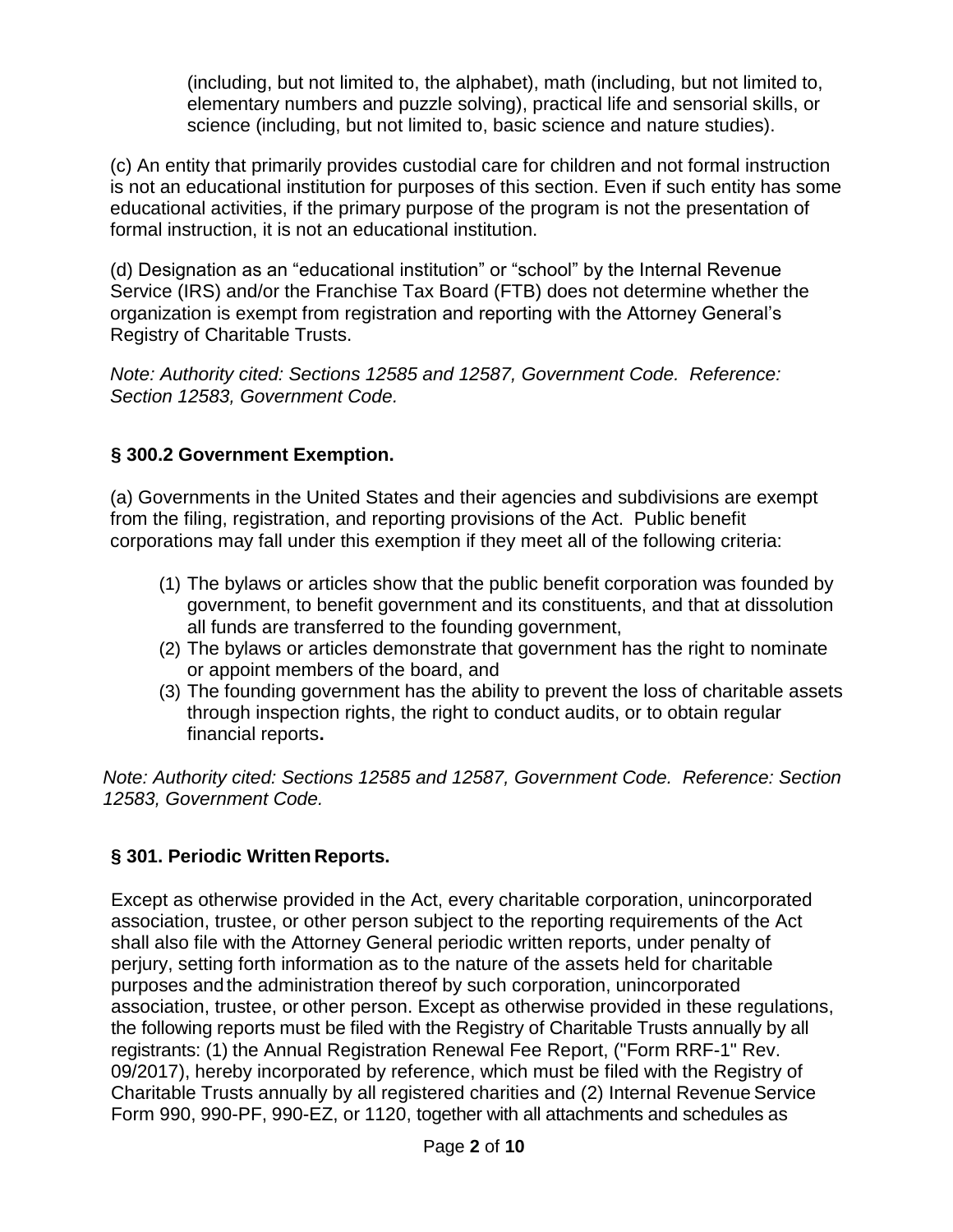applicable, in the same form as filed with the Internal Revenue Service. At the time of filing the annual renewal of registration form (Form RRF-1), the registrant must submit a fee, as set forth in section 311.

Organizations whose revenue falls below the threshold for filing IRS Form 990-EZ, shall file Form RRF-1 with the Registry, together with the Annual Treasurer's Report ("Form CT-TR-1" Orig. 09/2017), hereby incorporated by reference, sufficient to identify and account for assets, liabilities, income and expenses.

A charitable organization that is not exempt from taxation under federal law shall use Internal Revenue Service Form 990 or 1120 to comply with the reporting provisions of the Supervision of Trustees and Fundraisers for Charitable Purposes Act. The form shall include, at the top of the page, in 10-point type, all capital letters, "THIS ORGANIZATION IS NOT EXEMPT FROM TAXATION."

Registration requirements for commercial fundraisers for charitable purposes, fundraising counsel for charitable purposes, and commercial coventurers are set forth in section308.

*Note: Authority cited: Sections 12586 and 12587, Government Code. Reference: Sections 12581, 12582, 12583, 12586, 12587, 12599, 12599.1, 12599.2 and 12599.8, Government Code.*

### **§ 302. Place of Filing.**

All instruments, reports or other data required to be filed pursuant to these regulations or pursuant to the provisions of the Act shall be filed with the Registry of Charitable Trusts in the office of the Attorney General, Sacramento, California.

*Note: Authority cited: Sections 12586 and 12587, Government Code. Reference: Sections 12585, 12586, 12587, 12599, 12599.1 and 12599.2, Government Code.*

#### **§ 303. Filing Forms.**

All periodic written reports required to be filed under the provisions of section 12586 of the Government Code and section 301 of these regulations shall be filed with the Registry of Charitable Trusts, and include: (1) the Annual Registration Renewal Fee Report ("Form RRF-1" Rev. 09/2017); and (2) Internal Revenue Service Form 990, 990-EZ, 990-PF*,* 1120, or Form CT-TR-1, as applicable.

*Note: Authority cited: Sections 12586 and 12587, Government Code. Reference: Sections 12581, 12583, 12586 and 12587, Government Code.*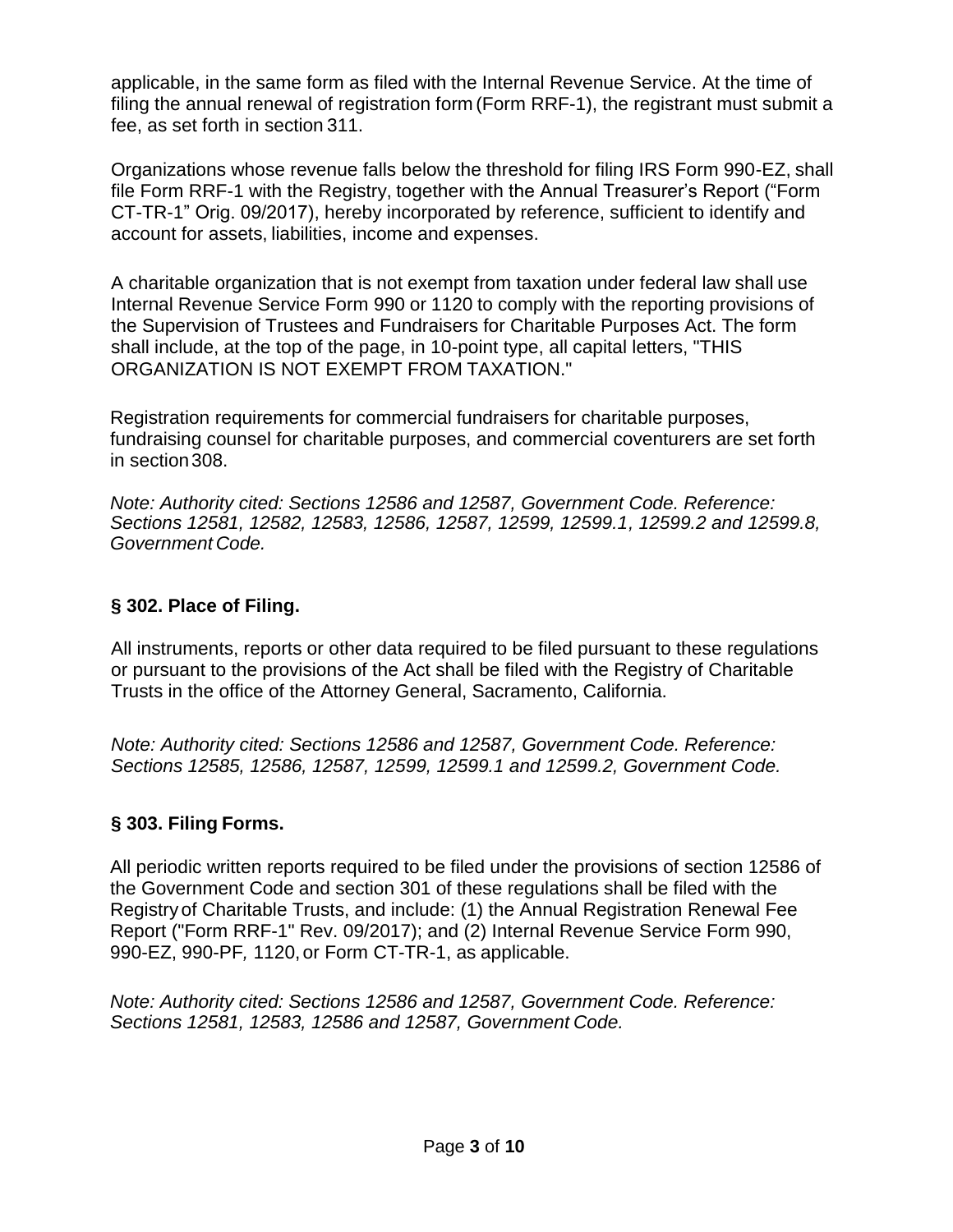# **§ 304. Time of Filing Reports.**

The first such periodic report shall be filed as required by paragraph (d) of section 12586 of the Government Code.

*Note: Authority cited: Sections 12586 and 12587, Government Code. Reference: Sections 12581, 12583, 12586 and 12587, Government Code.*

# **§ 305. Annual Filing of Reports.**

After the first periodic report is filed, as required by section 304 of these regulations, periodic written reports shall thereafter be filed on an annual basis unless specifically required or permitted to be filed on other than an annual basis as set forth in these regulations, or when filing has been suspended by the Attorney General pursuant to Government Code section 12586. The time for filing any periodic report subsequent to the first periodic report shall be no later than four months and fifteen days after the organization's accounting period ends (May 15 for calendar-year filers) subsequent to the filing of the first report, but in no event less than once annually, unless for good cause extension of such annual filing has been granted by the Attorney General, or otherwise excused. If the Internal Revenue Service grants an extension to file the Form 990, 990-PF, 990-EZ, or 1120, that extension will be honored by the Registry of Charitable Trustsfor purposes of filing the Form 990, 990-PF, 990-EZ, or 1120, and the AnnualRegistration Renewal Fee Report ("Form RRF-1" Rev. 09/2017) with the Registry of Charitable Trusts. The Form RRF-1 and Form 990, 990-PF, 990-EZ, 1120, or Form CT-TR-1 shall be filed simultaneously with the Registry of Charitable Trusts.

*Note: Authority cited: Sections 12586 and 12587, Government Code. Reference: Sections 12581, 12582, 12583, 12586 and 12587, Government Code.*

# **§ 306. Contents of Reports.**

(a) Periodic reports shall be executed under penalty of perjury and shall set forth in detail all of the information required by the applicable forms set forth in these regulations. Incomplete or incorrect reports will not be accepted as meeting the requirements of the law.

(b) A copy of an account filed by a trustee in a court having jurisdiction over the trust shall not be accepted in lieu of a report on official forms unless such court accounting is identical in form and content with the official forms and is compatible without alteration with electronic data processing equipment in the same manner as reports on official forms.

(c) When requested by the Attorney General any periodic report shall be supplemented to include such additional information as the Attorney General deems necessary to enable the Attorney General to ascertain whether the corporation, trust or other relationship is being properly administered.

*Note: Authority cited: Sections 12586 and 12587, Government Code. Reference:*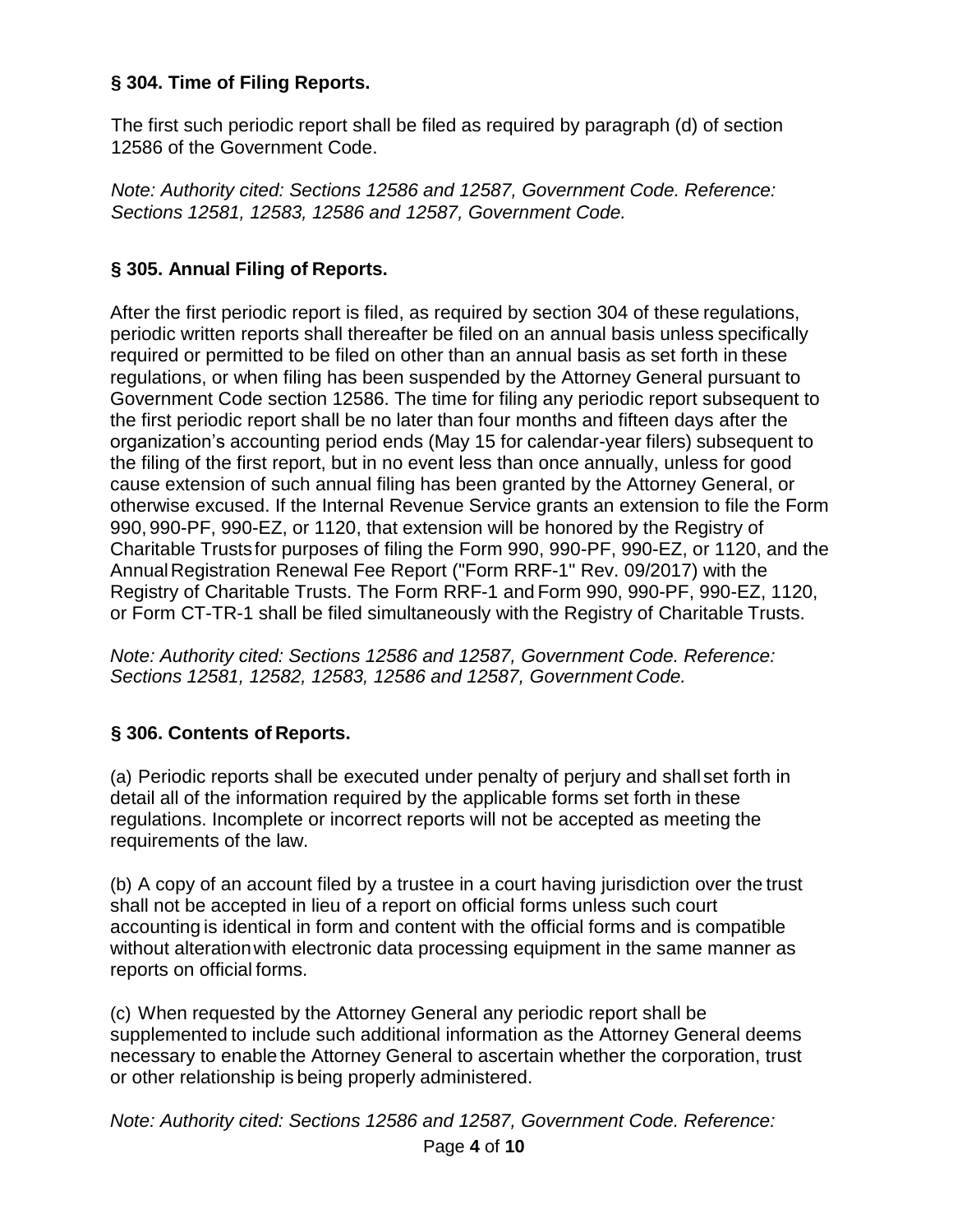*Sections 12581, 12586 and 12587, Government Code.*

#### **§ 308. Registration, Annual Filing, and Notice Requirements for Commercial Fundraisers for Charitable Purposes, Fundraising Counsel for Charitable Purposes, and Commercial Coventurers.**

Every commercial fundraiser for charitable purposes, fundraising counsel for charitable purposes, and commercial coventurer that is subject to the Act must register with the Attorney General prior to soliciting any funds in California, and annually on or before January 15 of each year. The registration requirements and fees are set forth in this section. Each registrant will be assigned a registration number upon completion of the registration process.

(a) A "commercial fundraiser for charitable purposes," as defined in Government Code section 12599, must submit the following at the time of initial registration and annual renewal:

> (1) A completed Commercial Fundraiser for Charitable Purposes Annual Registration Form ("Form CT-1CF" Rev. 09/2017), hereby incorporated by reference.

(2) \$350 by check, electronically, or other means of payment prescribed by the Attorney General.

(3) The original of a properly executed \$25,000 surety bond form in the registrant's name, together with a signed Registry of Charitable Trusts Surety Bond Form ("Form CT- 4CF" Rev. 09/2017), hereby incorporated by reference; or completion of the Deposit by Assignment in Lieu of Commercial Fundraiser for Charitable Purposes Surety Bond Form ("Form CT-8CF" Rev. 09/2017), hereby incorporated by reference; and Receipt for Notice of Assignment in Lieu of Commercial Fundraiser for Charitable Purposes Surety Bond Form ("Form CT-9CF" Rev. 09/2017), hereby incorporated by reference, together with the original passbook or certificate of deposit indicating \$25,000 is held in the Attorney General's name.

(4) An annual financial report as described in Government Code section 12599(d). The forms for the annual financial report include the Commercial Fundraiser for Charitable Purposes ("Form CT-2CF" Rev. 09/2017), hereby incorporated by reference; the Commercial Fundraiser for Charitable Purposes/Thrift Store Operations ("Form CT-2TCF" Rev. 09/2017), hereby incorporated by reference; and the Commercial Fundraiser for Charitable Purposes/Vehicle Donation Program ("Form CT-2VCF" Rev. 09/2017), hereby incorporated by reference. The annual financial reports must be filed on or before January 30 of each year and report all revenue raised nationwide; reporting is not restricted to revenue raised in California.

(b) A "fundraising counsel for charitable purposes," as defined in Government Code section 12599.1, must submit the following at the time of initial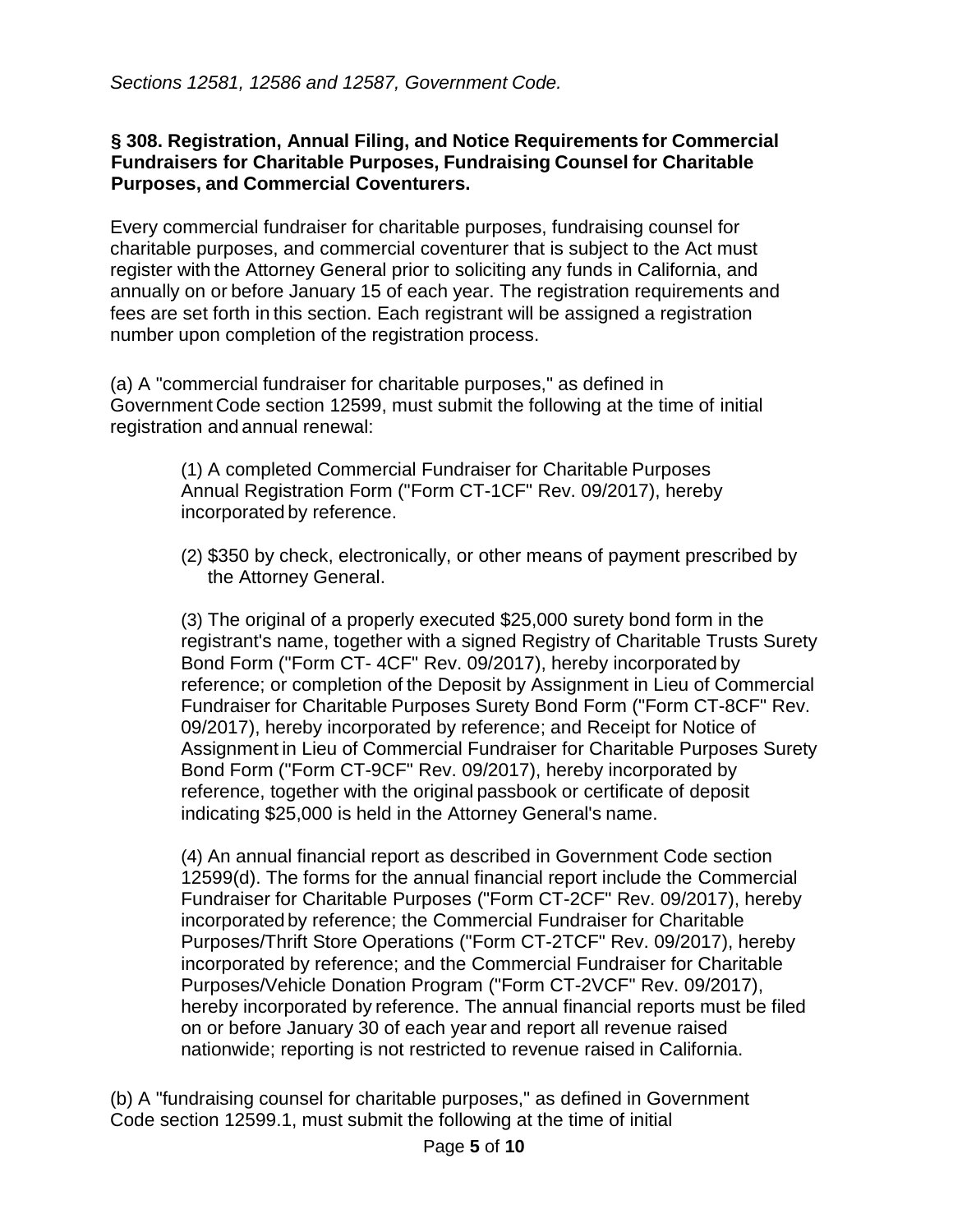registration andannual renewal:

(1) A completed Fundraising Counsel for Charitable Purposes Annual Registration Form ("Form CT-3CF" Rev. 09/2017), hereby incorporated by reference.

(2) \$350 by check, electronically, or other means of payment prescribed by the Attorney General.

(c) A "commercial coventurer," as defined in Government Code section 12599.2, unless exempted by Government Code section 12599.2(b), shall submit the following at the timeof initial registration and annual renewal:

(1) A completed and signed Commercial Coventurer Annual Registration Form ("Form CT-5CF" Rev. 09/2017), hereby incorporated by reference.

(2) \$350 by check, electronically, or other means of payment prescribed by the Attorney General.

(3) If required to register and report pursuant to Government Code section 12599.2(c), the annual financial report shall be filed on the Commercial Coventurer Annual Financial Report Form ("Form CT-6CF" Rev. 09/2017), hereby incorporated by reference. The annual financial report must be filed on or before January 30 of each year.

(d) Every commercial fundraiser for charitable purposes and every fundraising counsel for charitable purposes shall file the notice required by Government Code sections 12599 and 12599.1. Commercial fundraisers shall file the Notice of Intent to Solicit for Charitable Purposes - Commercial Fundraiser for Charitable Purposes Form ("Form CT-10CF" Rev. 09/2017), hereby incorporated by reference. Fundraising counsel shall file the Notice of Intent to Provide Services Related to Charitable Solicitation - Fundraising Counsel for Charitable Purposes Form ("Form CT-11CF" Rev. 09/2017), hereby incorporated by reference. The forms shall be filed with the Registry of Charitable Trusts in the office of the Attorney General, Sacramento, California.

(e) Each of the above-identified forms filed with the Attorney General shall be signed under penalty of perjury.

*Note: Authority cited: Sections 12586, 12587, 12599, 12599.1 and 12599.2, Government Code. Reference: Sections 12587, 12599, 12599.1, 12599.2, 12599.3 and 12599.5, Government Code.*

# **§ 309. No Activity Report. (Repealed, 1974)**

## **§ 310. Public Inspection of Charitable Trust Records.**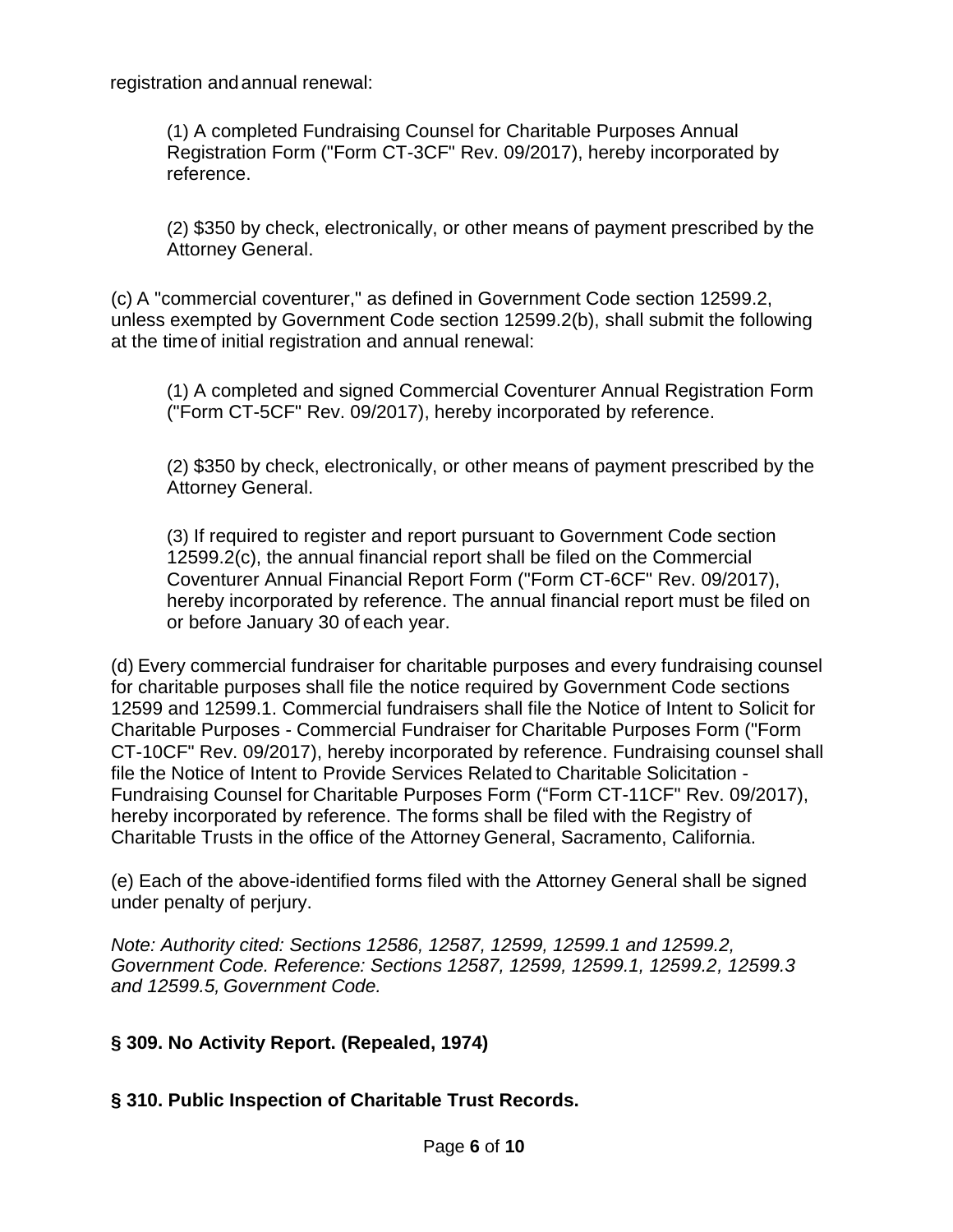(a) The register, copies of instruments and the reports filed with the Attorney General, except as provided in subdivision (b) and pursuant to Government Code section 12590, shall be open to public inspection at the Registry of Charitable Trusts in the office of the Attorney General, Sacramento, California, at such reasonable times as the Attorney General may determine. Such inspection shall at all times be subject to the control and supervision of an employee of the Office of the Attorney General.

(b) Donor information exempt from public inspection pursuant to Internal Revenue Code section 6104 (d)(3)(A) shall be maintained as confidential by the Attorney General and shall not be disclosed except as follows:

- (1) In a court or administrative proceeding brought pursuant to the Attorney General's charitable trust enforcement responsibilities; or
- (2) In response to a search warrant.

*Note: Authority cited: Sections 12587 and 12590, Government Code. Reference: Section 12590, Government Code.*

## **§ 311. Annual Registration Fee.**

(a) No form or report from any charitable corporation, unincorporated association, trustee or other person required to register or file a periodic report shall be accepted for filing unless accompanied by the appropriate fee.

Filing and processing fees shall be paid by registrants at the time of filing as follows:

- (1) a \$25 initial registration fee;
- (2) an annual registration renewal fee, the amount of which shall be determined based on the registrant's gross annual revenue for the preceding fiscal year, as follows:

| <b>Gross Annual Revenue</b>           | Fee   |
|---------------------------------------|-------|
| Less than \$25,000                    | 0     |
| Between \$25,000 and \$100,000        | \$25  |
| Between \$100,001 and \$250,000       | \$50  |
| Between \$250,001 and \$1 million     | \$75  |
| Between \$1,000,001 and \$10 million  | \$150 |
| Between \$10,000,001 and \$50 million | \$225 |
| Greater than \$50 million             | \$300 |

(b) This section does not apply to commercial fundraisers for charitable purposes, as defined by Government Code section 12599, fundraising counsel for charitable purposes, as defined by Government Code section 12599.1, or commercial coventurers, as defined by Government Code section 12599.2.

*Note: Authority cited: Sections 12586 and 12587, Government Code. Reference: Sections 12585, 12586, 12587, 12599, 12599.1 and 12599.2, Government Code.*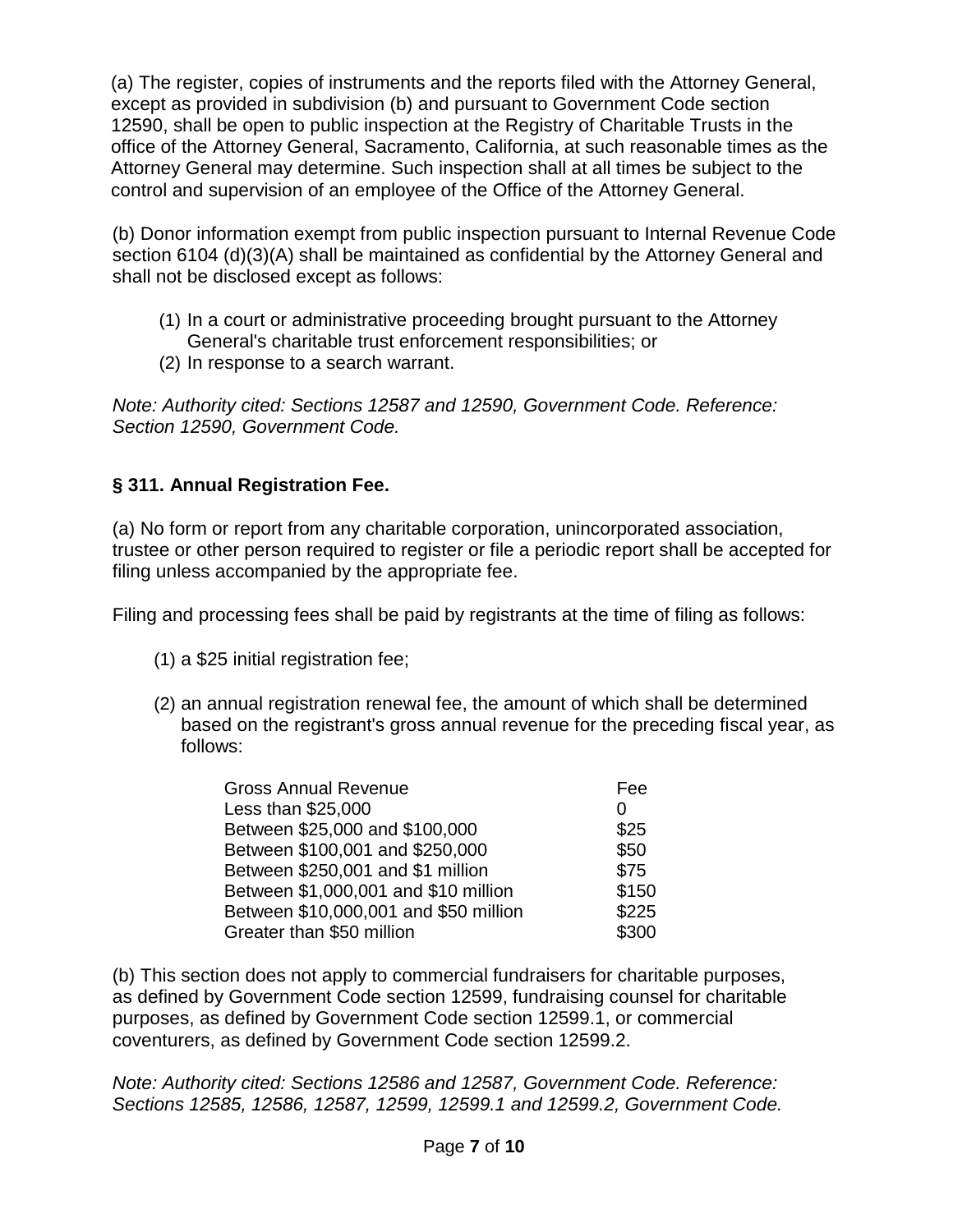# **§ 312. Use of Annual Registration Fee.**

Annual registration fees paid pursuant to Government Code section 12587 and section 311 of this chapter, registration or renewal fees paid pursuant to Government Code sections 12599, 12599.1 and 12599.2, and the Registry of Charitable Trusts Fund established pursuant to Government Code section 12587.1, shall be used to operate and maintain the Attorney General's Registry of Charitable Trusts, to provide public access via the Internet to reports filed with the Registry of Charitable Trusts in the office of the Attorney General, Sacramento, California, and to enforce the registration and reporting provisions.

*Note: Authority cited: Sections 12586 and 12587, Government Code. Reference: Sections 12585, 12586, 12587, 12599, 12599.1 and 12599.2, Government Code.*

## **§ 312.1. Board or Trustee Review of Executive Compensation.**

The board of directors or an authorized committee of the board of a charitable corporation or unincorporated association and all trustees of a charitable trust shall review and approve the compensation, including benefits, of all of the following: every person, regardless of title, with powers, duties, or responsibilities comparable to the president, chief executive officer, treasurer, or chief financial officer. The review shall be conducted in accordance with Government Code section 12586(g).

*Note: Authority cited: Sections 12586 and 12587, Government Code. Reference: Section 12586, Government Code.*

# **§ 313. Address of Record.**

Every registrant and applicant is responsible for keeping the Registry of Charitable Trusts informed of the registrant's or applicant's current address. Any notice, order or document issued by the Attorney General shall be deemed properly served if mailed to the registrant's or applicant's address of record. The address of record is the address listed on the most recent registration or renewal form filed with the Registry unless the registrant or applicant has subsequently notified the Registry of a change of address in writing.

*Note: Authority cited: Sections 12584, 12585, 12586(a) and (b) and 12587, Government Code. Reference: Sections 12594, 12598(a), 12599, 12599.1 and 12599.2, Government Code.*

## **§ 314. Grounds for Issuance of Cease and Desist Order.**

(a) The grounds upon which a cease and desist order may be issued include, but are not limited to, the following: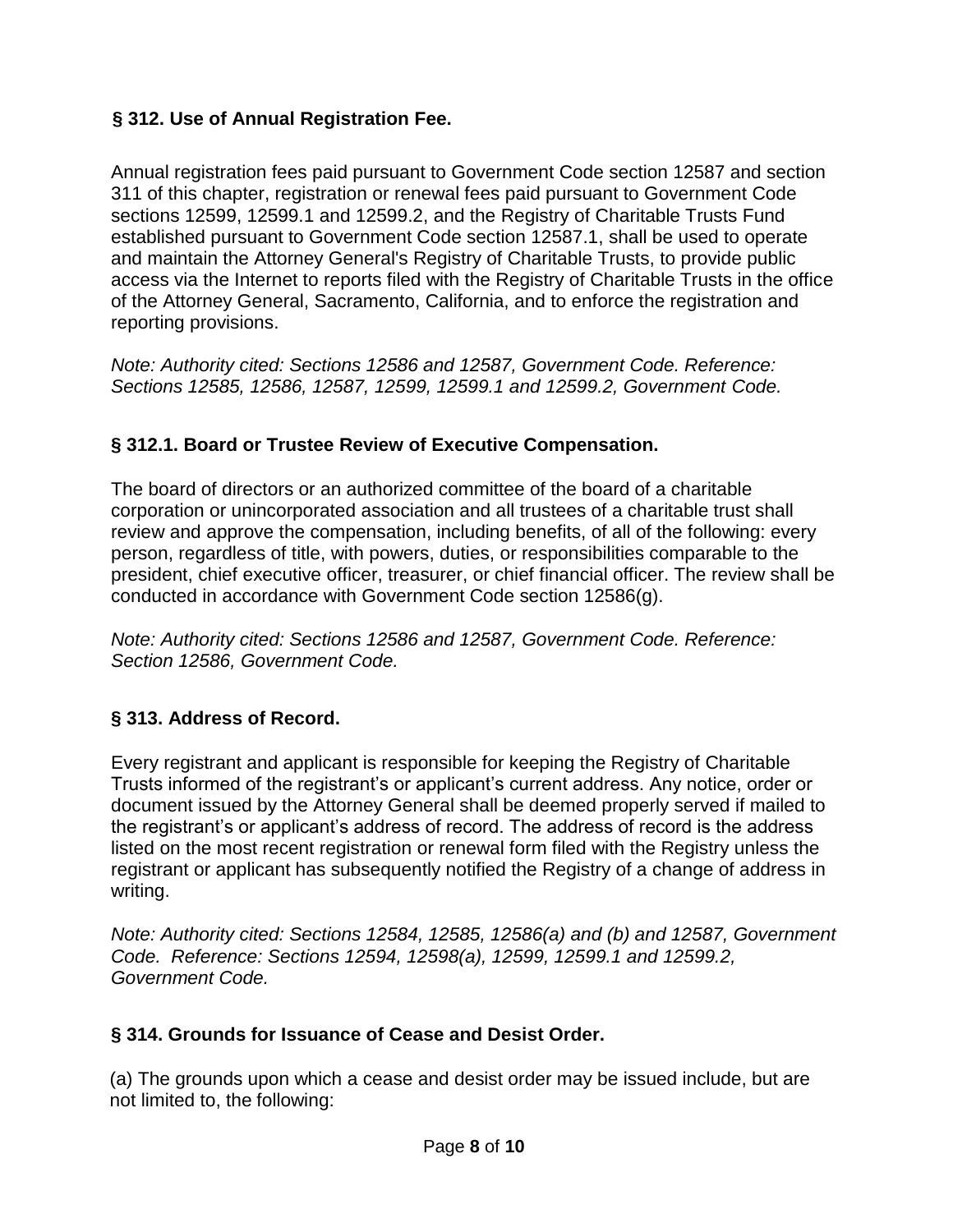- (1) Refusal or failure, after notice, to produce records of the organization or to disclose information required to be disclosed.
- (2) Making a material false statement in an application, statement or report required to be filed.
- (3) Failure to file a financial report, or filing an incomplete financial report.
- (4) Engaging in any act prohibited pursuant to Government Code section 12599.6.
- (5) Engaging in any act that requires registration under Government Code section 12580 et seq, if unregistered, delinquent, suspended or revoked. Such acts include but are not limited to, solicitation for charitable purposes.

(b) Violation of a cease and desist order constitutes disobedience of or resistance to a lawful order pursuant to Government Code section 11455.10. The Attorney General may pursue a contempt sanction for violations pursuant to Government Code section 11455.20, in addition to any other remedy otherwise available to the Attorney General.

*Note: Authority cited: Sections 12581, 12584, 12585, 12587 and 12598, Government Code. Reference: Sections 11400 et seq. and 11500 et seq., 12581, 12581.2, 12584, 12585, 12586, 12588, 12591, 12591.1, 12595, 12596, 12597, 12599, 12599.1, 12599.2, 12599.6 and 12599.7, Government Code; Sections 17510, 17510.2, 17510.25, 17510.3, 17510.4, 17510.5, 17510.8, 17510.85 and 17510.9, Business and Professions Code; Sections 5142, 5230, 5231, 5232, 5233, 5235, 5236, 5237, 5238, 5250, 6215, 6320, 7231, 7233, 7236, 7237 and 7238, Corporations Code.*

# **§ 315. Imposition of Penalty.**

(a) The Attorney General may assess a penalty pursuant to Government Code section 12591.1, not to exceed \$1,000 for each act or omission that constitutes a violation. To assess a penalty, the Attorney General shall serve a written notice by certified mail that states the basis of the violation and the amount of the penalty.

- (1) For violations of Government Code section 12586.1, subdivisions (c), (d), (e) or (f), the notice must be mailed at least 30 days before the penalty becomes effective. The notice shall advise the recipient how to correct or appeal the violation. If the recipient provides documentation to the Attorney General within 30 days that the violation has been corrected the penalty will not be imposed.
- (2) For other violations, the notice shall be mailed at least 5 days before the penalty becomes effective. When the violation occurs in connection with a solicitation for charitable purposes, each call, mailing or request constitutes a separate violation regardless of whether it results in a donation.
- (3) If the act or omission that constitutes a violation is ongoing, the notice may include a statement that penalties shall continue to accrue at a rate of \$100 per day for each day until the violation is corrected. The notice shall advise the